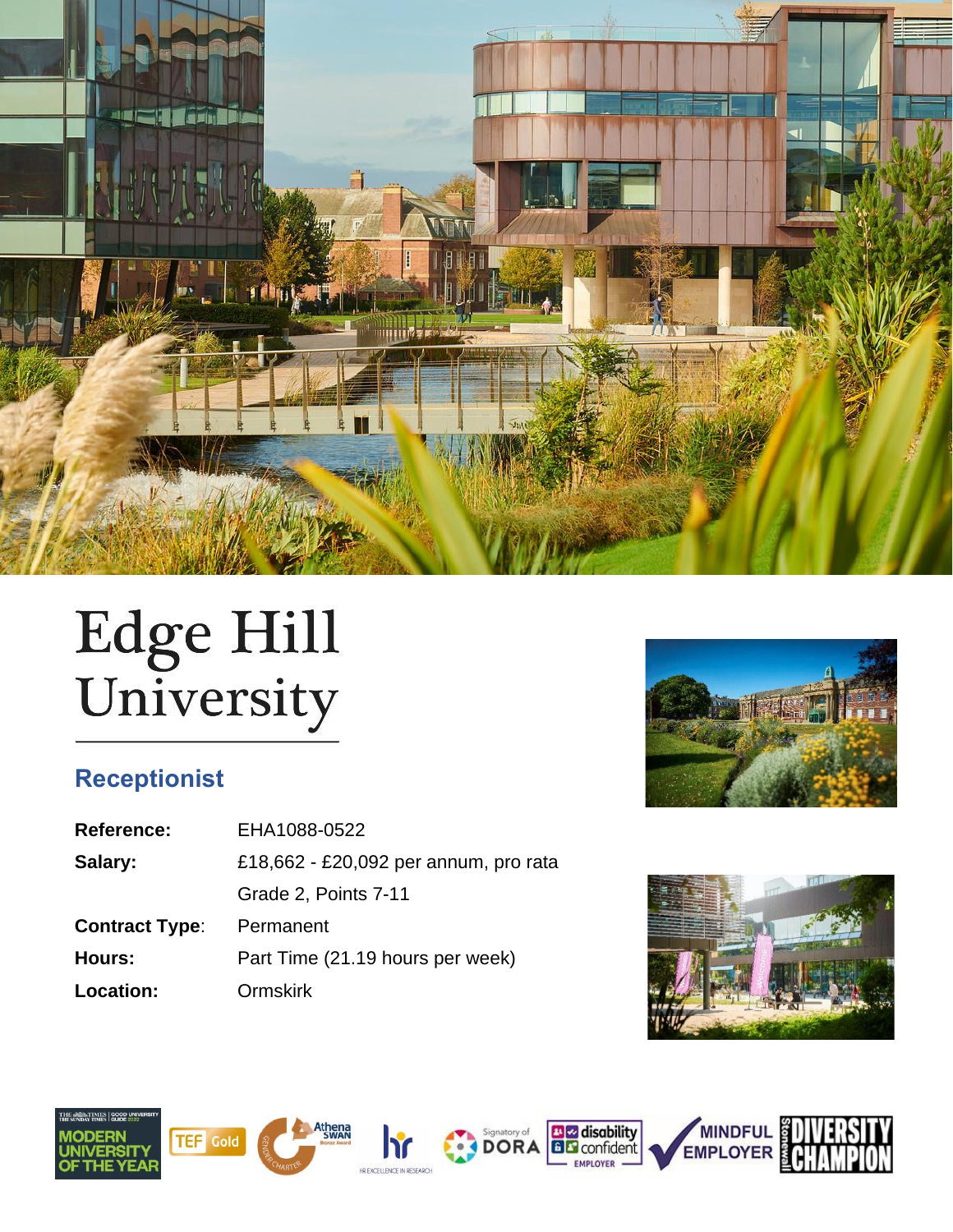**It is important to note that this job description is a guide to the work you will initially be required to undertake. It may be changed from time to time to meet changing circumstances. It does not form part of your contract of employment.** 

| Job Description for the post of:    |                                    | Edge Hill<br>University |  |  |
|-------------------------------------|------------------------------------|-------------------------|--|--|
| <b>Receptionist</b><br>EHA1088-0522 | Part Time (21.19 hours), Permanent |                         |  |  |
|                                     | <b>Head of Sports Services</b>     |                         |  |  |
| <b>Accountable to:</b>              |                                    |                         |  |  |

# **About the Role**

The post holder, as a member of the Sports Centre team, will have a specific role to play as the first point of contact for many of the Centre's users in both an administrative and service capacity. A high level of customer care delivered in both the café and reception areas is vital to the success of this post and to the complex as a whole.

# **Duties and Responsibilities**

- 1. To act as the first point of contact for users of the Sports Centre. To accept bookings both in person and over the telephone. To handle cash and liase with the duty recreation staff over bookings.
- 2. To carry out administrative duties within the centre such as compilation of usage figures, typing and filing.
- 3. To have a flexible attitude to work. To be available to meet the needs of the receptionists shift rota, this involves some evening and weekend work.
- 4. To work with a computerised booking system and to regularly use computer software such as Word, Excel and e-mail.
- 5. To be fully aware of all emergency procedures employed within the centre.
- 6. To assist in the administration of the centre's booking and membership scheme's.
- 7. To attend relevant team meetings.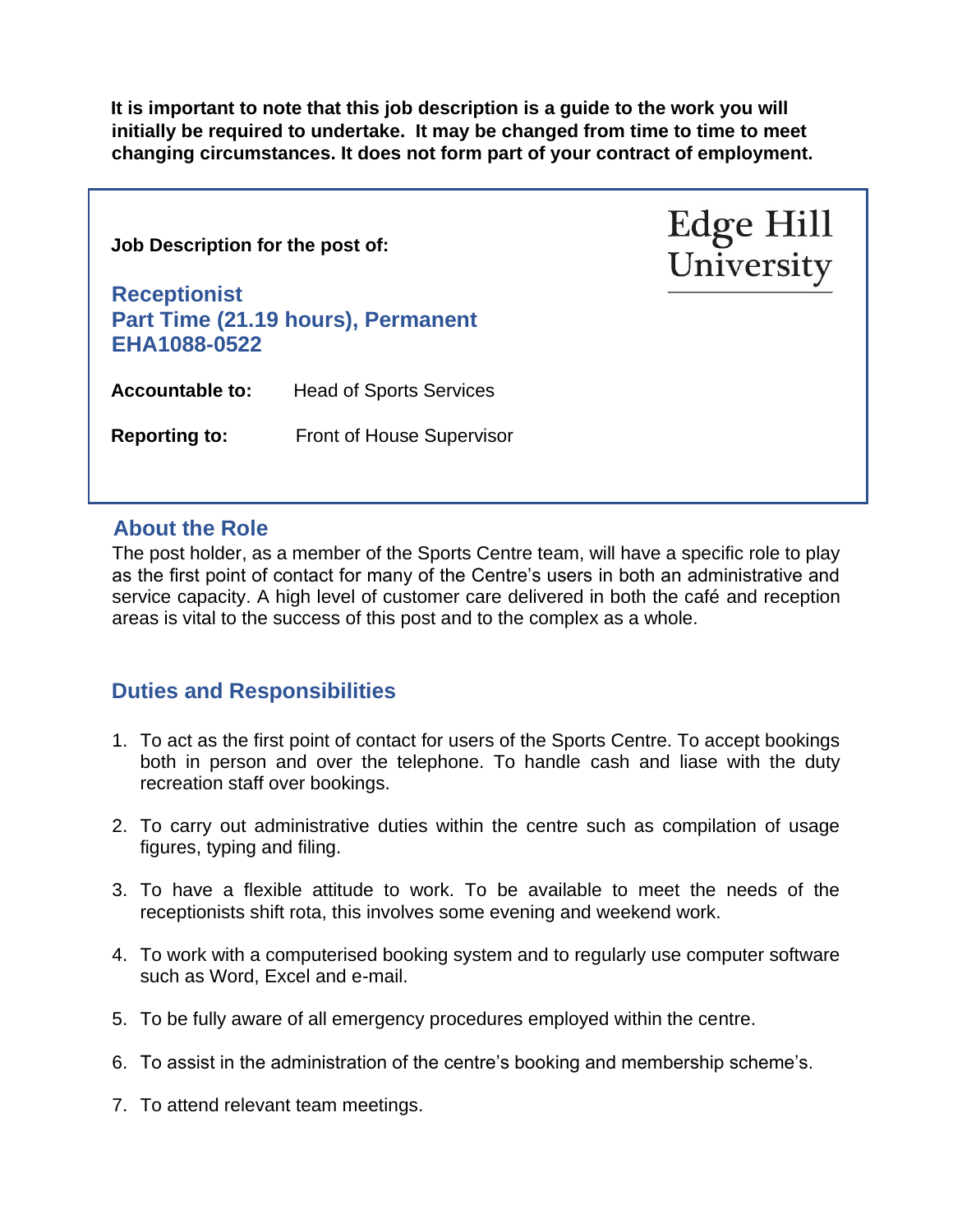8. To maintain promotional and information displays and ensure that these are kept tidy and accessible.

In relation to the café area staff will be required to:

- 9. Ensure that adequate and appropriate stock supplies are available to maintain the peaks and troughs of the café service.
- 10.Comply with Food Hygiene, Health and Safety and COSHH regulations with regards to the receiving and storing of commodities.
- 11.Maintain a high standard of hygiene in the café/reception area.
- 12.Monitor and record refrigerator temperatures.
- 13.As required by the University from time to time, carry out any other duties deemed necessary within the capabilities and appropriate to the position holders standing.

### **In addition to the above all Edge Hill University staff are required to:**

- a) Adhere to all Edge Hill's policies and procedures, including Equality and Diversity and Health and Safety
- b) Respect confidentiality: all confidential information should be kept in confidence and not released to unauthorised persons
- c) Undertake appropriate learning and development activities as required
- d) Participate in Edge Hill's Performance Review and Development Scheme
- e) Adhere to Edge Hill University's environmental policy and guidelines and undertake tasks in a sustainable manner
- f) Demonstrate excellent Customer Care in dealing with all customers

| <b>Contract Type:</b> | Permanent                                          |
|-----------------------|----------------------------------------------------|
| Hours:                | Part Time (21.19 hours per week) based on a 4      |
|                       | week shift pattern including evenings and weekends |
| Location:             | <b>Ormskirk</b>                                    |

**Candidates should note that shortlisting will be based on information provided on the application form with regard to the applicant's ability to meet the criteria outlined in the Person Specification attached.**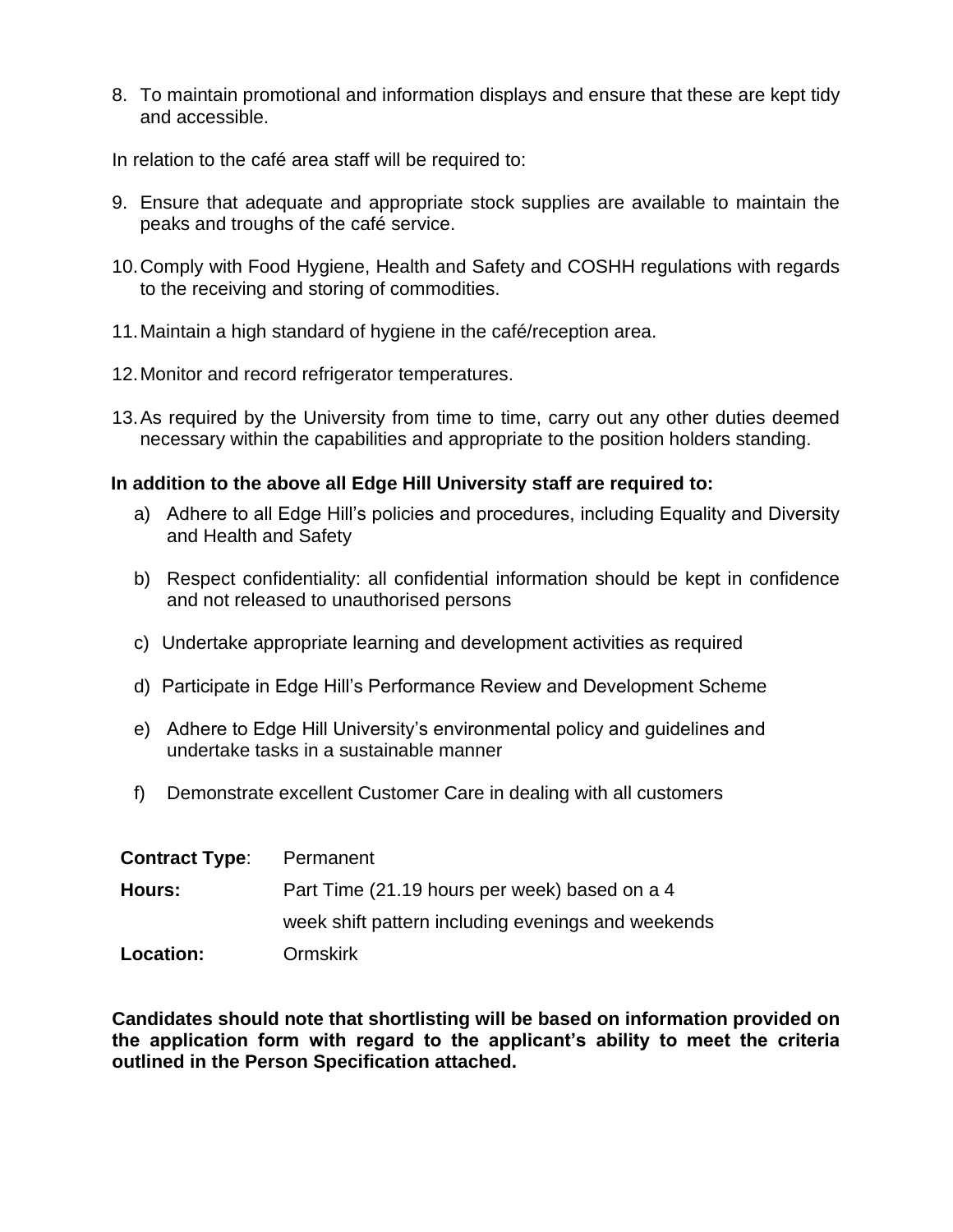### **Person Specification for the post of:**



# **Receptionist Part Time (21.19 hours), Permanent EHA1088-0522**

 Please note that applications will be assessed against the Person Specification using the following criteria, therefore, applicants should provide evidence of their ability to meet all criteria.

### **Methods of Assessment include Application Form (A), Supporting Statement (S), Interview (I), Test (T) & Presentation (P).**

|                                 |                                                                                                            | <b>Essential</b> | <b>Desirable</b> | <b>Method of</b><br>assessment<br>(IVA/ST/IP) |  |
|---------------------------------|------------------------------------------------------------------------------------------------------------|------------------|------------------|-----------------------------------------------|--|
| <b>Qualifications</b>           |                                                                                                            |                  |                  |                                               |  |
| 1                               | Good standard of general education to GCSE level                                                           | $\star$          |                  | A                                             |  |
| $\overline{2}$                  | <b>First Aid qualification</b>                                                                             |                  | $\star$          | A                                             |  |
| 3                               | Level 2 Food Hygiene qualification                                                                         |                  | $\star$          | A                                             |  |
| <b>Experience and Knowledge</b> |                                                                                                            |                  |                  |                                               |  |
| 4                               | To have experience of dealing with customers on a<br>face to face basis within a busy reception / helpdesk | $\star$          |                  | S/I                                           |  |
| 5                               | Experience of telephone liaison                                                                            | $\star$          |                  | S/I                                           |  |
| 6                               | Experience of handling and reconciling large quantities<br>of cash                                         | $\star$          |                  | S/I                                           |  |
| $\overline{7}$                  | Experience of administrative duties                                                                        | $\star$          |                  | I/T                                           |  |
| 8                               | Experience of using an electronic membership /<br>booking system                                           | $\star$          |                  | S/I                                           |  |
| 9                               | Experience of working in a catering outlet                                                                 |                  | $\star$          | S/I                                           |  |
| <b>Abilities and Skills</b>     |                                                                                                            |                  |                  |                                               |  |
| 10                              | A good working knowledge of customer care principles<br>and practice                                       | $\star$          |                  | S/I                                           |  |
| 11                              | The ability to deal effectively and efficiently with people<br>from a variety of backgrounds               | $\star$          |                  |                                               |  |
| 12                              | Excellent verbal communication skills                                                                      | $\star$          |                  | S/I                                           |  |
| 13                              | The ability to work effectively in a busy and pressurised<br>environment                                   | $\star$          |                  | S/I                                           |  |
| 14                              | The willingness and ability to work as part of a team                                                      | $\star$          |                  | S/I                                           |  |